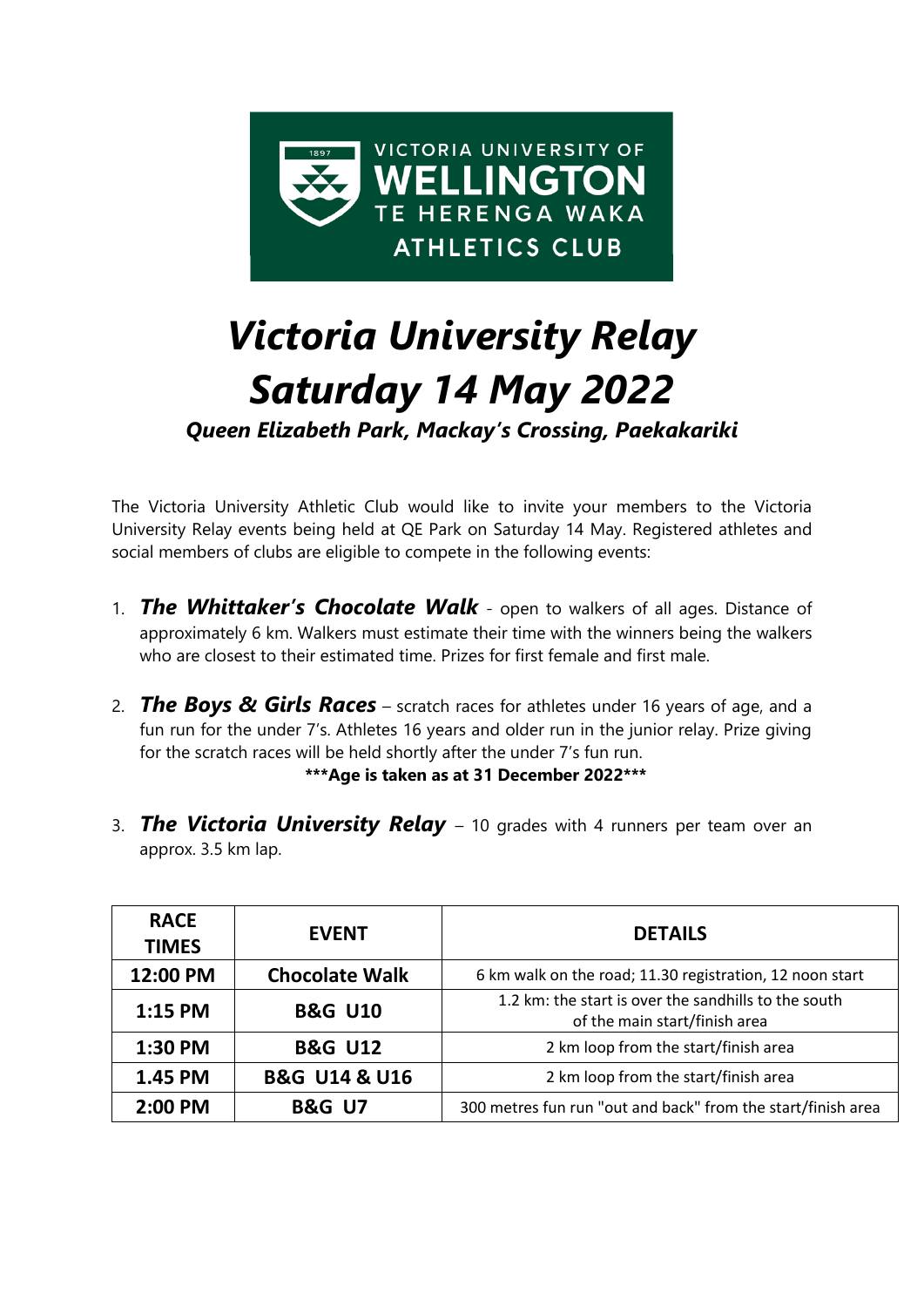| 2:30 PM | <b>UNIVERSITY RELAY</b> | 10 grades with 4 runners per team, 3.5 km lap.           |
|---------|-------------------------|----------------------------------------------------------|
|         | Junior women U20        | All grades start together.                               |
|         | Junior men U20          |                                                          |
|         | Senior women            | *Open 60+ teams can comprise of                          |
|         | Senior men              | men and women in the same team.                          |
|         | Masters women 35+       | **Mixed teams can comprise athletes of                   |
|         | Masters men 35+         | mixed ages and genders (results in the grade will be     |
|         | Masters women 50+       | recorded but there will be no prizes awarded)            |
|         | Masters men 50+         | Prizes will be awarded to the winning team in each grade |
|         | Open 60+                | with the prize-giving to start as soon as the            |
|         | **Mixed                 | final runner completes the event                         |

*PLEASE NOTE: age is taken as of 31st December 2022 OR in the case of Masters, age on the day of the event.*

### *Electronic Timing Batons and Changeover*

*\*\*\*Team members must run with the baton in their hand\*\*\**

*\*\*\*Next lap runners must enter the changeover area via the side access chute, NOT VIA THE START/FINISH CHUTE\*\*\**

*\*\*\*Baton changeover must take place WITHIN the allocated changeover zone\*\*\*\**

#### NOTE: ABSOLUTELY NO DOGS ARE PERMITTED ON THE FARM AREA OF QE PARK EITHER LOOSE, ON LEADS OR IN CARS SO PLEASE LEAVE YOUR CANINES AT HOME!

## *Entries, fees, rules and other information:*

- 1. Team relay entries must be submitted online by club officials via the online link (this link will be provided in the week before the event). Entries will close 11.59 pm Thursday 12 May.
- 2. There is no need to pre-enter athletes in the Chocolate Walk or in the Boy's and Girl's Races.
- 3. Relay teams who wish to compete in the Senior grade rather than their age grade must declare their intention to do so in writing to the Race Manager prior to the start of the relay
- 4. No runner may run more than one lap for any A &/or B team across all grades and races.